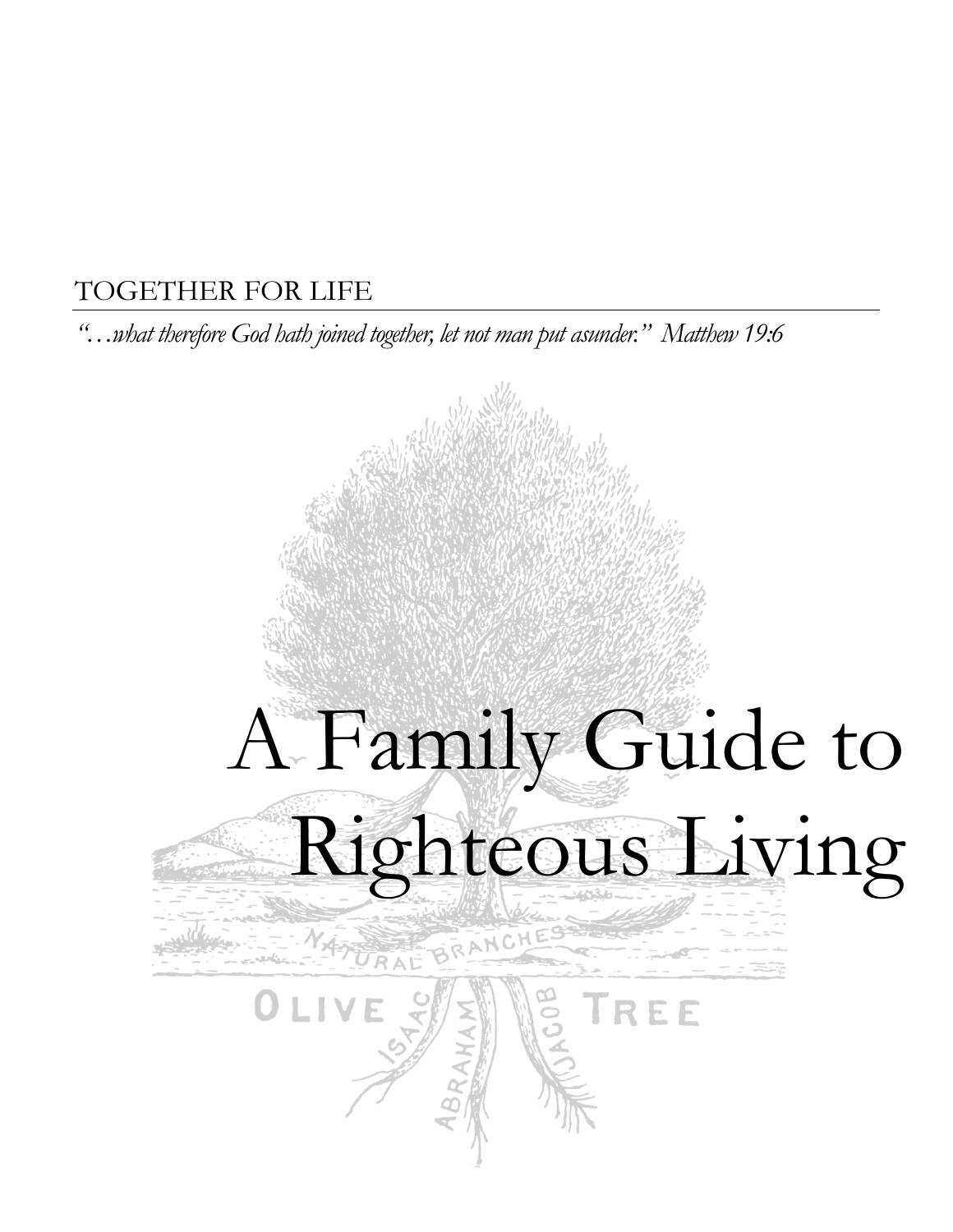**A TRUE NATION PUBLICATION**

# A Family Guide To Righteous Living

 2014 True Nation Phone: (323) 446-7655 | Email: reply@truenation.org | Website: www.truenation.org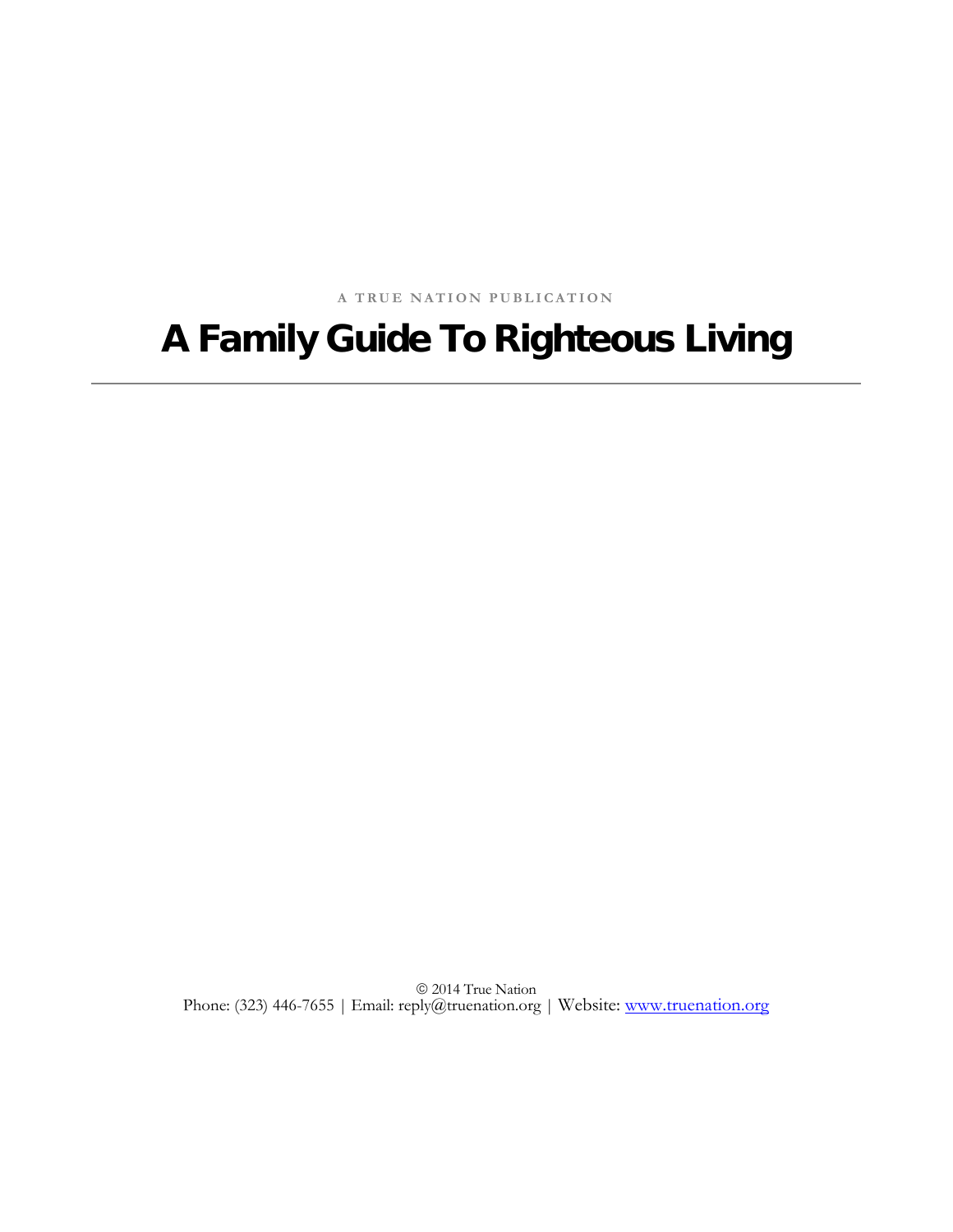*This book is dedicated to the families of the Nation of Israel… may we pray together for strength and unity.*

## **A Family Prayer**

(Recite in your choice of Hebrew or English)

Shami tazarach nawa Ahbah wa shami palalyam nawa Yahawashi Listen to our cry Father; listen to our prayer Yahawashi (Christ). rapar mashpachaah nawa hahawaah yahayah nawa ha izaz la baah la Heal our family that we may have the strength to come to atha ba yachaad. Ahman. you as one. So be it.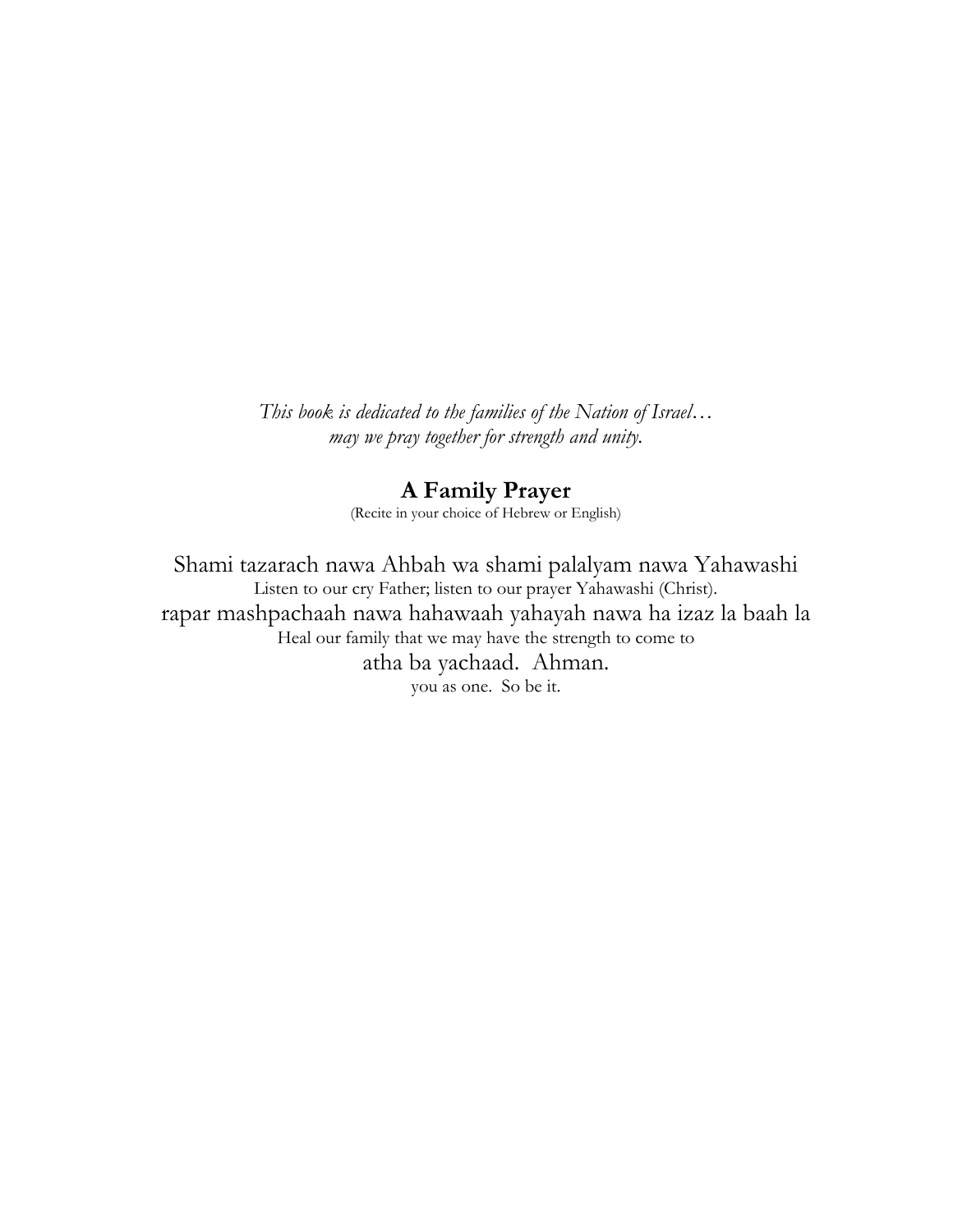# Table of Contents

| <b>Manhood</b>          | $\overline{2}$ |
|-------------------------|----------------|
| Womanhood               | 5              |
| Family                  |                |
| <b>Sabbath Prayers</b>  | 11             |
| <b>Must Know Basics</b> | 13             |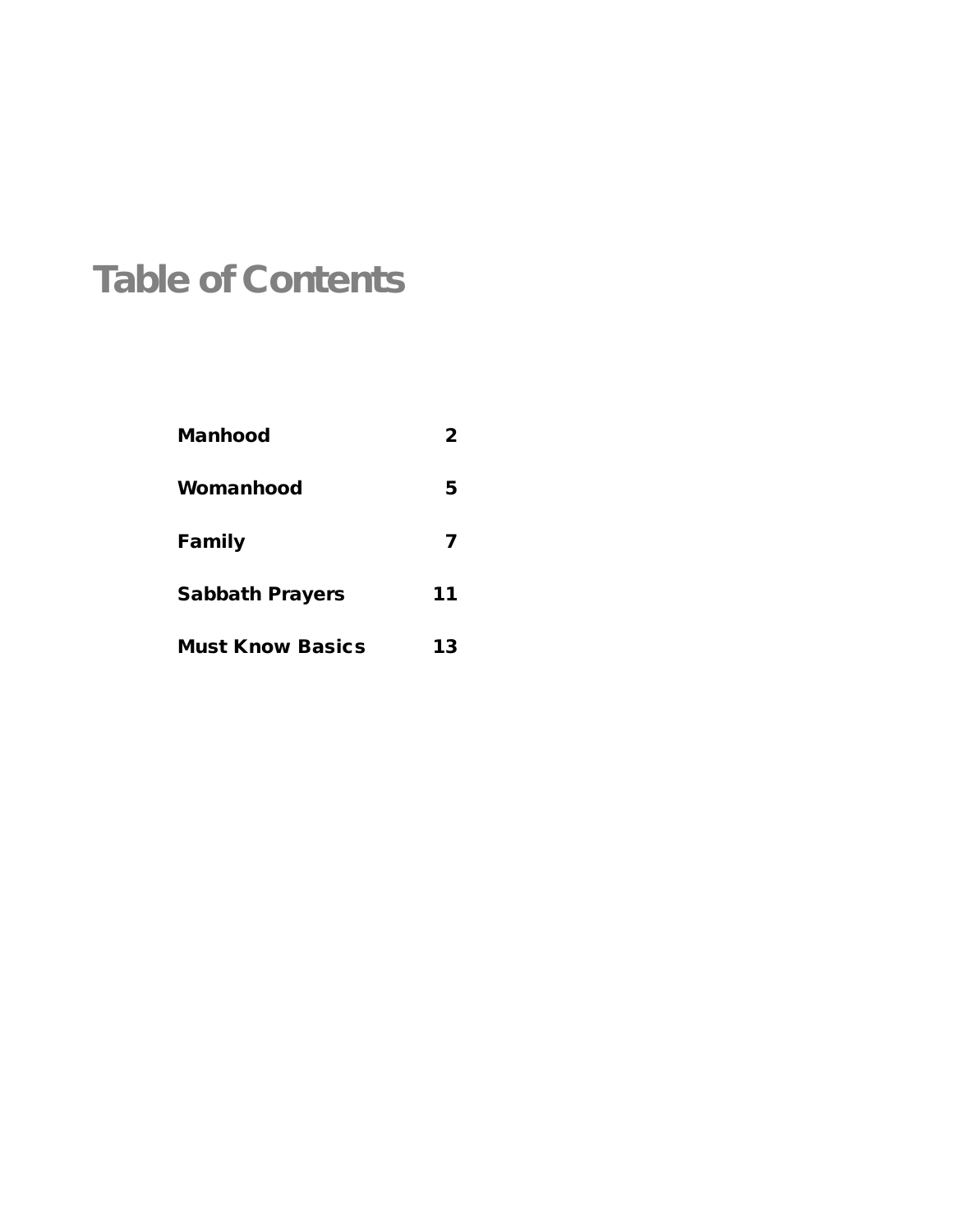## Family Virtues

*"With all lowliness and meekness, with longsuffering, forbearing one another in*  love; Endeavouring to keep the unity of the Spirit in the bond of peace. There is *one body, and one Spirit, even as ye are called in one hope of your calling."*  Ephesians 4:2-4.

e know that the family unit is the key to any nation's survival and prosperity. Accordingly, think it not strange that that your enemies labor and plot day and night all the ways to cause dissension and ultimately destroy the Israelite (Negro, Latino and Native American) family. One of the most powerful tools used is division. Removing the man from the household structure has been proven successful in the demise of the Negros and Latinos. This wicked society achieves this in many ways. Discouraging and preventing the Israelite man to educate himself about his true identity is one way. Giving the Israelite woman the liberty to behave outside of her God-given order is another. These two tactics makes it almost impossible for the Israelite man and woman to dwell together and raise a family correctly and successfully. Society endorses hatred in the family circle. The husband is against the wife, the wife is against her husband and the children rebel against their parents. This has been the plan of action since the Israelites were brought as slaves and conquered in the Americas. "Divide and conquer!" is still the motto used by our oppressors, therefore please allow this booklet to serve as a foundation to the development and restoration of the Israelite family. A family is apt to be quarrelsome because we are still living in the flesh. Yet, it is vital that we learn not to have hatred one toward the other, but instead strive for resolution as it is commanded by the Most High (Leviticus 19:17-18). We must learn not to upbraid one another, but love one another. Our unified family in Christ is our strength. W

Matthew 12:25: *"And Jesus knew their thoughts, and said unto them, Every kingdom divided against itself is brought to desolation; and every city or house divided against itself shall not stand:"*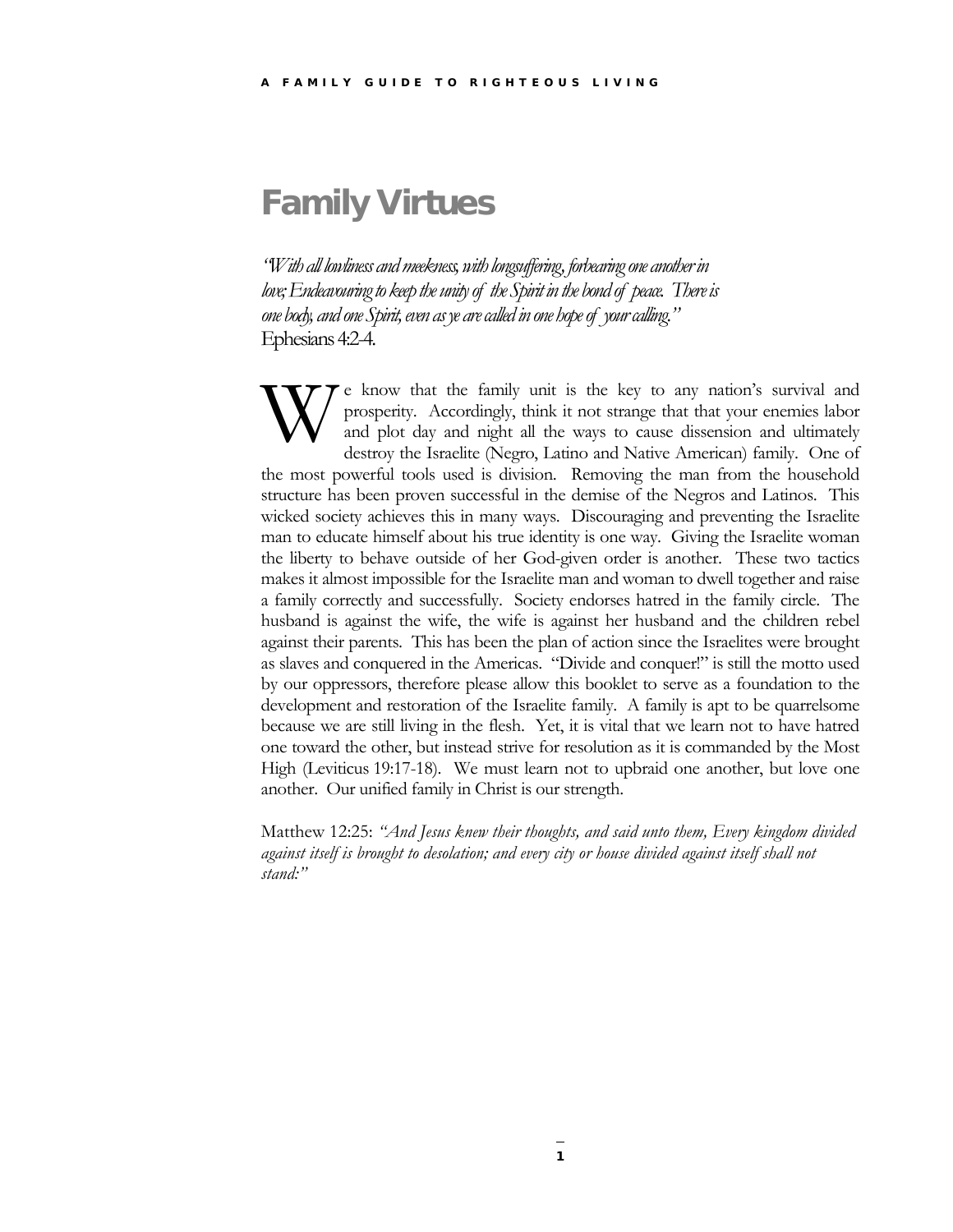## <span id="page-5-0"></span>**Manhood**

Colossians 3:10: "*And have put on the new man, which is renewed in knowledge after the image of him that created him.*"

efore a man can begin to take on the duty of a husband, father or even a brother, he must first know his duty and his position given to him by God. The Israelite man was put on earth to display and radiate the righteous image of God, thus giving the Most High his due glory. If he is not exercising this God-given role, he is nothing but a mere male member of the human species. However, taking on his God-given role, a male is then transformed from his ignorant and unholy state into a holy, living creation of God, soon to be filled with wisdom, knowledge and understanding of the Most High. B

*"But I would have you know, that the head of every man is Christ; and the head of the woman is the man; and the head of Christ is God."* I Corinthians 13:3.

The man is the provider, head and leader of his realm and family, a protector of his nation, and a firm supporter of the oracles of God. Many attributes come with such responsibility assigned.

I Corinthians 13:11: "*When I was a child, I spake as a child, I understood as a child, I thought as a child: but when I became a man, I put away childish things.*

Ephesians 4:13: *"Till we all come in the unity of the faith, and of the knowledge of the Son of God, unto a perfect man, unto the measure of the stature of the fulness of Christ:"*

A man that is fashioning himself after the pattern of righteous men is becoming a leader among leaders. He is committed, focused and determined to successfully accomplish any task he undertakes, he is accredited with righteous behavior inside and outside of the congregation. A true man of God esteems himself to the character of Christ. Having this mind is a sure path to perfection, wisdom and righteousness. A man that desires to be in the image of the Most High has much work to do. He must work to have no blemish of ill behavior in his reputation (I Peter 3:16). He must study the scriptures to learn and apply the laws of God in order to maintain his holy position (II Timothy 2:15). He grows in knowledge, wisdom and understanding (Proverbs 4:5). He assumes responsibility of his actions and acts honorably in every instance (Hebrews 13:21). He personifies strength, morale character, goodness, righteousness and a strong stance for the true word of God (Philemon 6). He works to support his family and provide them with the necessities of life (II Thessalonians 3:8-10). He is not excessive with wine or liquor (Romans 13:13). He takes pride in his appearance and cleanliness. He leads by example and is respected among his nation for the way he carries himself, a respect that comes naturally and not through force (Ecclesiastcus 19:29-30). Being in the likeness of God is no small thing. A man is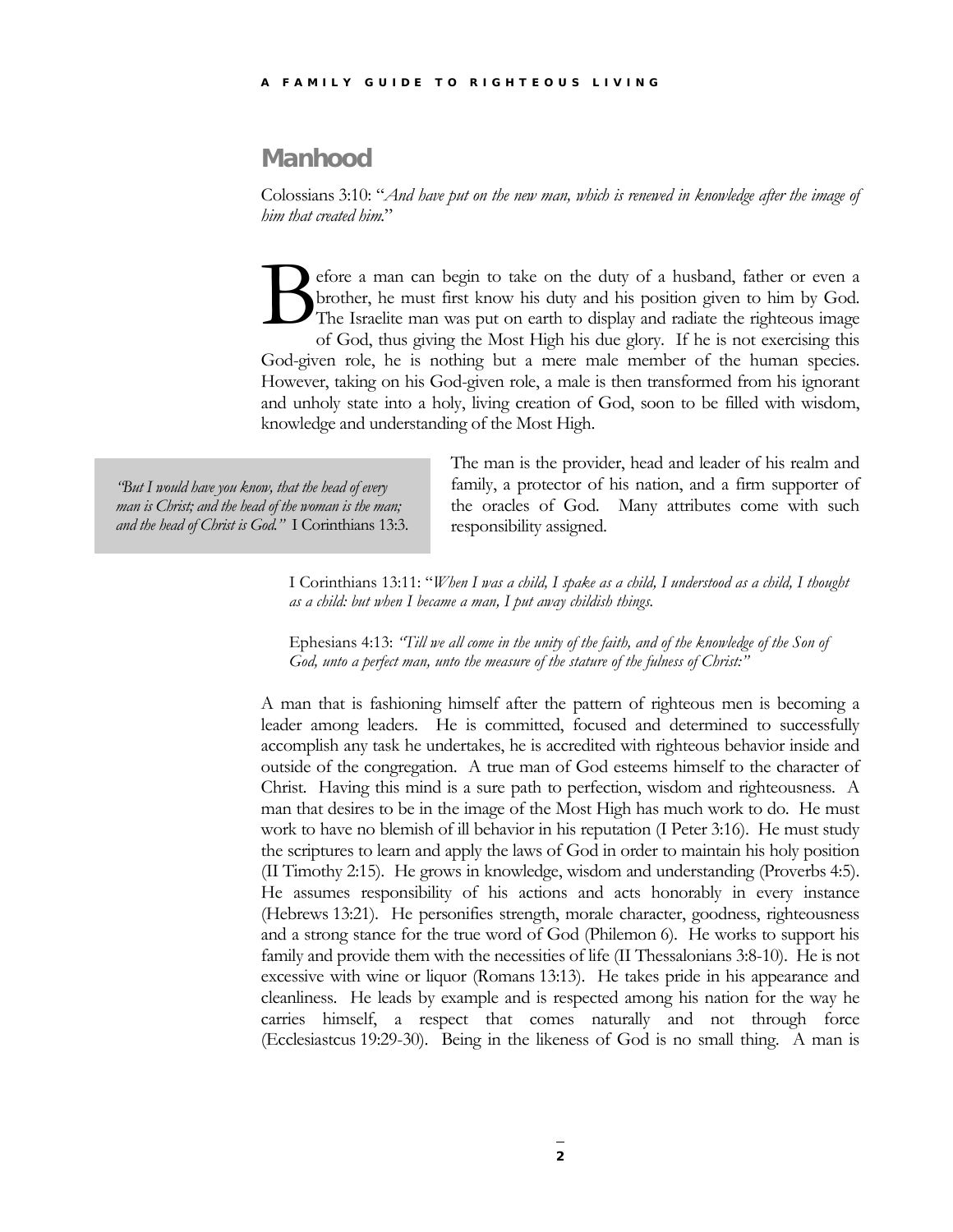## A FAMILY GUIDE TO RIGHTEOUS LIVING

automatically given his position of order, but must earn his longevity and respect by and through his state of mind and his actions (Proverbs 25:28).

## Righteous Characteristics of a Man

- Obedient To The Oracles Of God
- Exercises Wisdom
- Patient
- Hard Working
- **Trustworthy**
- Strong In Mind And Spirit
- Holy
- Thrifty
- Exercises Self-Control
- Not Given Over To Vile Affections
- Possesses Charity
- Sacrificing
- Diligent
- Honorable

These qualities will make a man a better son of God – he becomes a valuable asset to his family, his church, and nation.

As a husband and father, a man will truly love his wife by enforcing that she keeps the laws and teachings of God. It is vital that she do so since the wife is not only his glory and reflection of himself, but, in the husband's absence, is also the teacher of his Israelite legacy – his children. He teaches his wife the lessons of life applying the wisdom he has learned. His teachings play an integral part in the forming of her spirit into a radiant beam of virtuousness. He will accept no foolishness or foul play from his wife or children, but is compassionate in righteousness to their mistakes and short comings knowing he himself is also being perfected in Christ. Even through this stage of learning, his family is still subjected to him and ordered to be obedient. He rules his family well using Christ's wisdom, not as a fierce lord or tyrant, but in strength, love,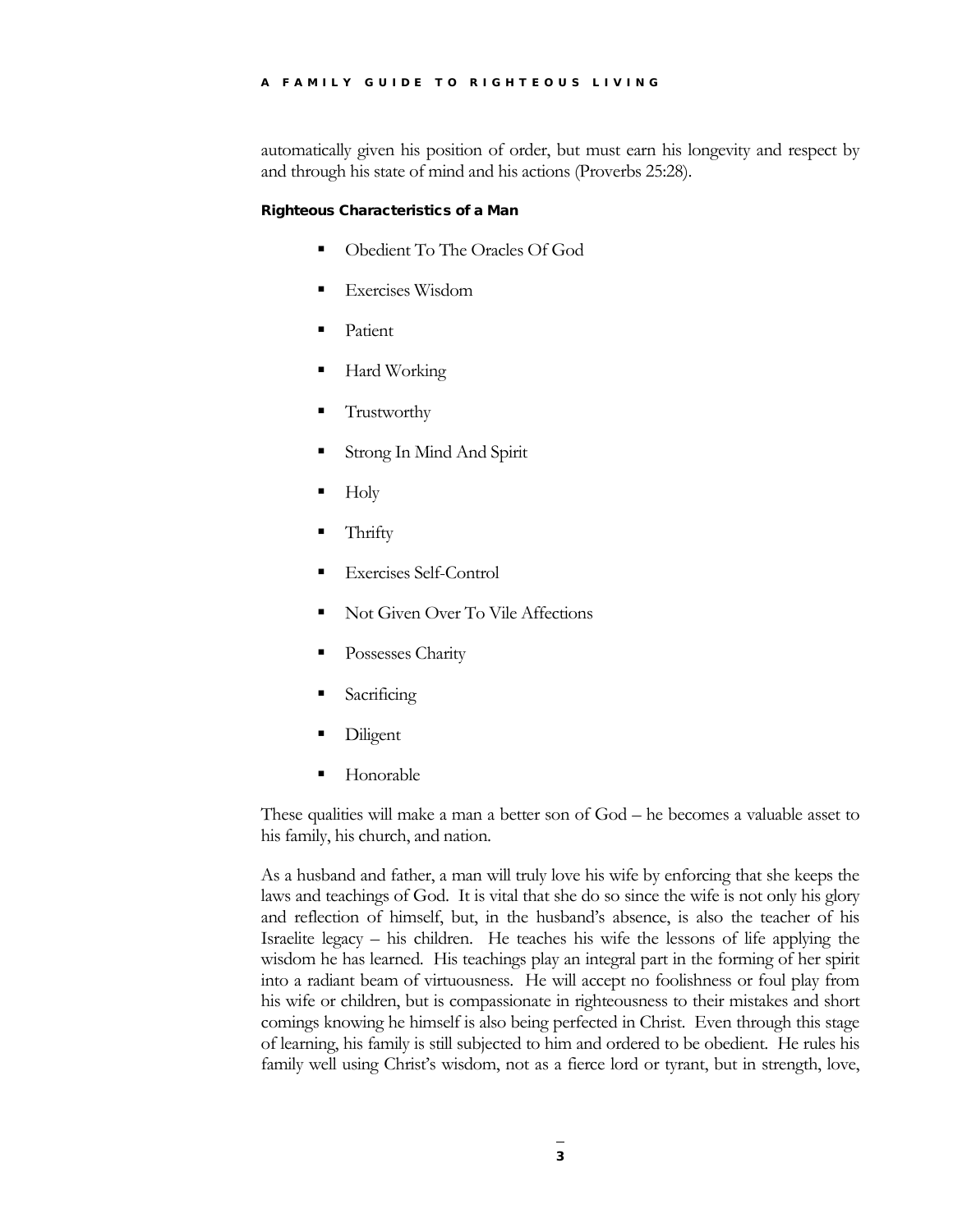stability, and balance. Men that use unwarranted violence and are abusive in language towards their women and children simply lack the virtue that establishes respect. Their unrighteous force of respect will only breed negative fear and resentment in his home, which if not corrected, will collapse (Ecclesiasticus 4:30, 23:11).

*"And ye my flock, the flock of my pasture, are men, and I am your God, saith the Lord GOD."* Ezekiel 34:31*.*

The man must demonstrate faith, surety, and confidence in his leadership and decision making for his realm. He cannot be afraid of his family's possible displeasure with the decisions he made in the best interest of the family. It must also be understood that his word is final, and treason

in the home is a serious offense to God's divine order (Ecclesiasticus 33:18-22). He is able to listen to his wife's suggestions that are within practical reason and must be very careful never to go against that which he knows is right in his spirit in order to please his wife or children (this caused the fall of man in Genesis Chapter 3; Galatians 1:10). Ultimately, the final decision in ANY situation is his to make and must be obeyed. He must be certain never to make a decision to spite his wife or children neither make unrighteous decrees (Isaiah 10:1). He must be careful never to make any serious decision in an emotional climate whereby he has been affected (1 Peter 5:8).

## Ezekiel 34:31 *"And ye my flock, the flock of my pasture, are men, and I am your God, saith the Lord GOD."*

Therefore, a man of God must at all times maintain a level head, a focused mind, and a spiritual demeanor not falling prey to petty disputes and outburst of emotions (Ecclesiastcus 27:3, 28:8). Patience will be one of the most difficult virtues to obtain, but very profitable when utilized. Patience will also aid him in his spiritual growth by enabling him to identify his own strengths and weaknesses (Luke 21:19). Furthermore, it will mandate him to exercise much humility taking into account that your wife and children will not grow in spirit at the rate you will. So know that some things they will be unable to see and receive at the rate the Lord has allowed you to, and you may be forced to repeat certain situations, as we are all learning.

On your path to righteousness and spiritual growth, there will be many obstacles to overcome that are designed only to make you stronger in faith, wisdom and reasoning. Study the word of God and teach yourself first, then teach your spouse and family. Spend quality time with your family interacting physically and mentally. This builds the bond needed to strengthen your realm and develop security and closeness with one another. Remain within arm's reach of wise and honorable men. Examine their behavior and be not afraid to ask counsel of them knowing that they have more experience within the path you are walking (Ecclesiasticus 6:36). Be strong and of good faith.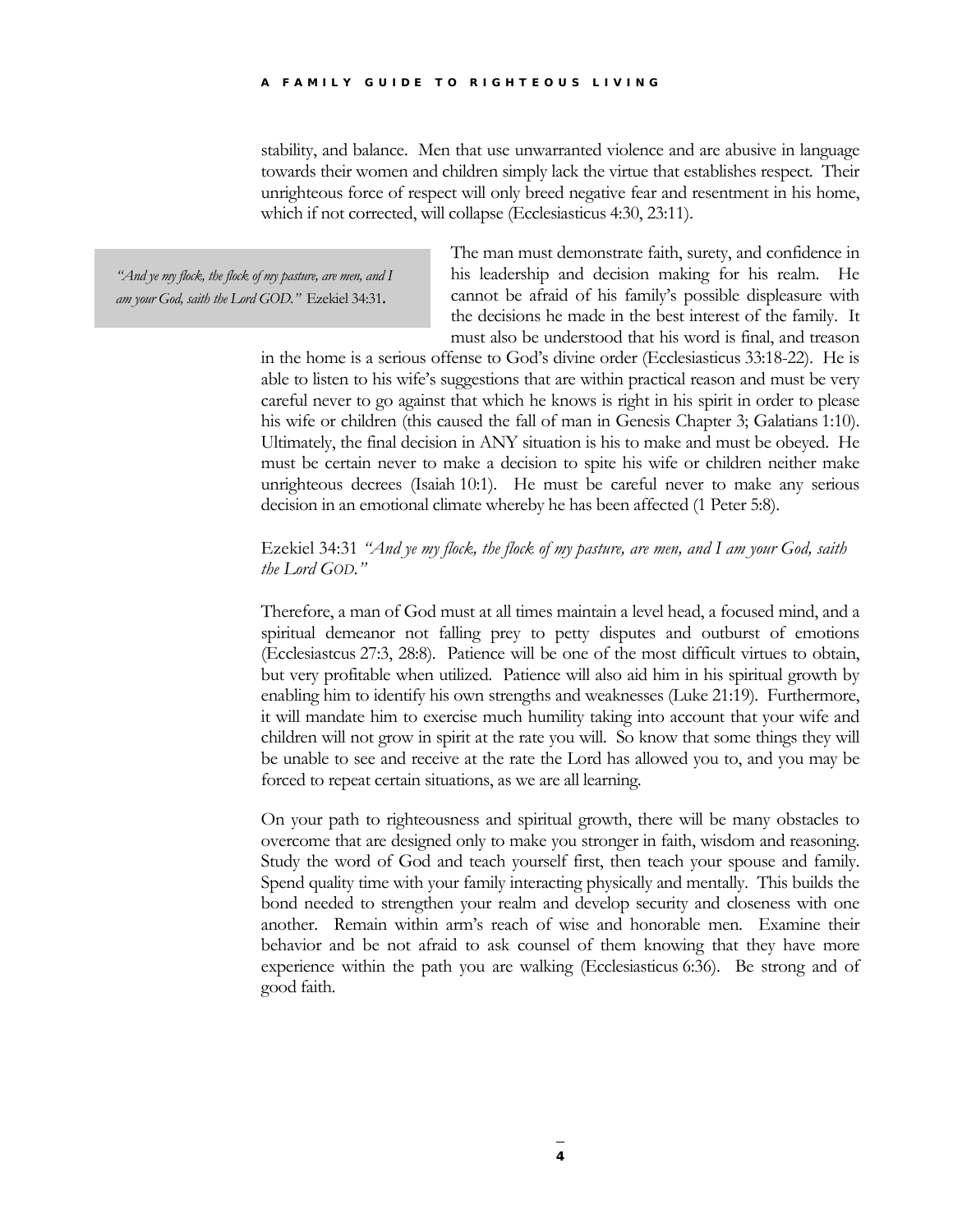## <span id="page-8-0"></span>**Womanhood**

Ecclesiasticus 26:14 (Apocrypha): *"A silent and loving woman is a gift of the Lord; and there is nothing so much worth as a mind well instructed."*

woman's walk of righteousness and virtue is also full of responsibility and dedication to Christ. The woman must understand her position and purpose and act accordingly. The woman was created as the physical and spiritual counterpart of the man and helper in the preservation of the nation of Israel. She must commit herself unto the wisdom and commandments of the Most High and His righteousness. She must adhere to instruction and edification and install them as her chief principles of life. A

As scripture states, "*…a godly woman is given to him that feareth the Lord.*" Ecclesiasticus 26:23. As a young girl becomes a woman, she is taught to fear the Lord and exercise wisdom and goodness. Being a daughter of Israel, she learns to love the Lord and reflect holiness, virtue, patience, decency, and the love of the laws of God. She takes pride and reverence of her mind and body (Titus 2:3-5). She is not given over to pettiness or ways that are contrary to that of Christ such as promiscuity, uncleanness, foul language, drunkenness, sloth, and rebelliousness (Proverbs 31:17, 26). She is also concerned with the state of her people and willing to support and fight for the truth of the Lord and assist with spreading the Gospel of Christ (Judith 8:29).

## Righteous Characteristics of a Woman

- $\blacksquare$  Holy
- Modest
- Chaste
- Wise
- Diligent
- Does Not Gossip
- Minds Her Own Business
- Makes Her Husband and Family Her Priority
- Helps Her Husband
- Obedient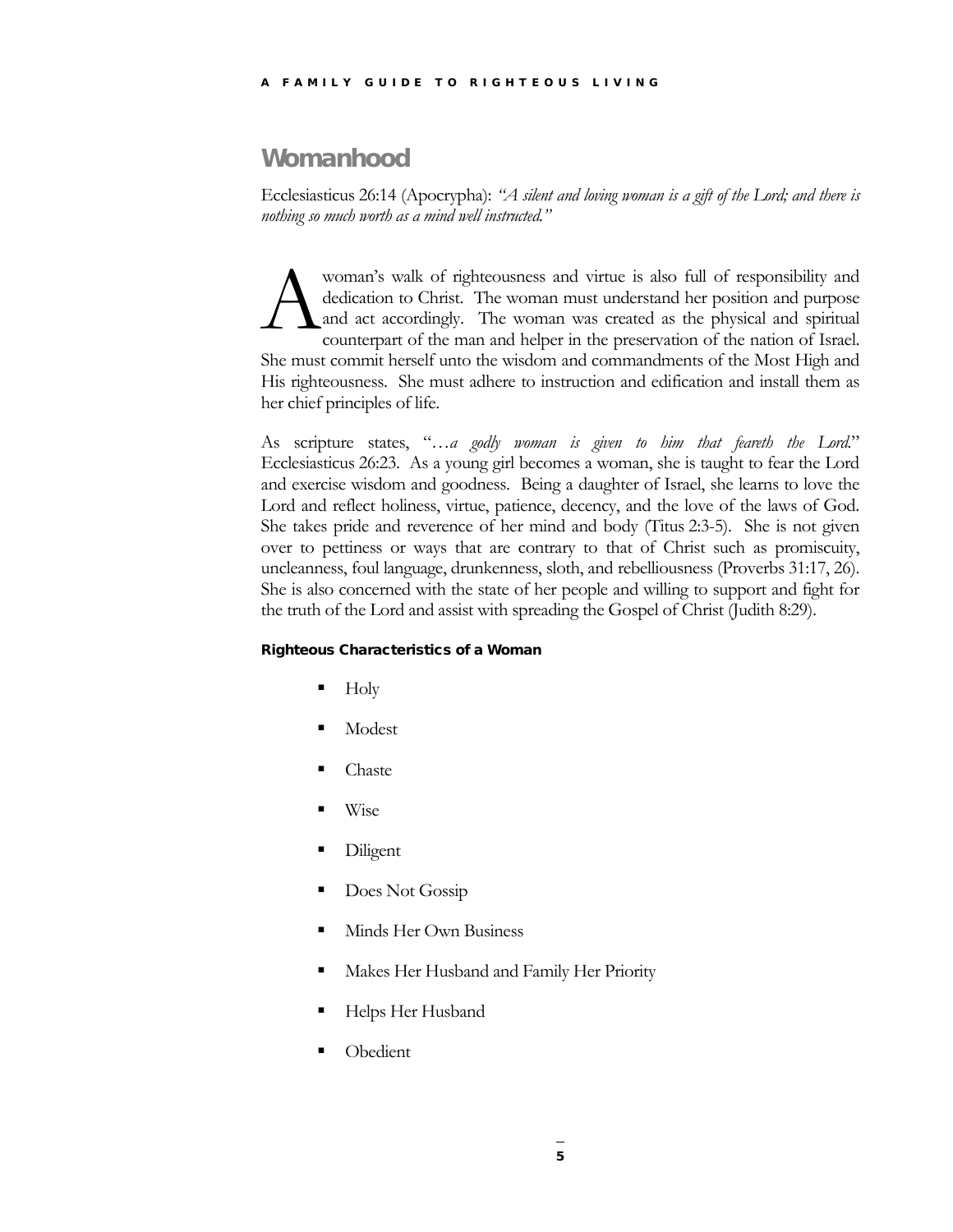- Receives Instruction Well
- Sets a Righteous Example for Other Women
- Helps to Build Her Nation

(Read the Book of Esther, the Book of Judith (Apocrypha) and the Gospels regarding Mary and Martha.)

*"But I would have you know, that the head of every man is Christ; and the head of the woman is the man; and the head of Christ is God."* I Corinthians 13:3. As the divine order states, "*the head of the woman is the man.*" Therefore, in all things a woman must understand, respect and appreciate her position under a masculine figurehead. Her first figurehead is her father (if present, and if not, the man whom has assumed primary care over her such as a grandfather, uncle or

brother) which will then be relinquished to her husband when she marries. This has been the protocol since the beginning of creation. However, for many of today's women, this order goes unpracticed for various reasons:

- 1) Society does not adhere to the order, women are not accustomed or taught this order from youth; and
- 2) Many men are not exercising their righteous position on earth.

Since the Most High's teachings and laws are absent in today's society, many women have learned to disrespect and resent the divine order of social structure. Just as a man, a woman must define her own identity and purpose and never confuse her position with that of a man whose position is to be her head and leader. Society seduces the woman to rebel against the holy structure by giving her social and political power.

A virtuous and godly woman naturally desires leadership, instruction, and order. She permits her spirit to open and truly receive the teachings of Christ. She cherishes these teachings as valuable ornaments for her spirit – the building blocks that will make her a perfect and upright daughter of the Most High God (Ecclesiasticus 26:13). An ungodly woman will refuse and dispute this system due to her pride and ego or when she feels a man is not behaving himself honorably (Ecclesiasticus 26:26). In either case, the order and righteous conduct should never be disrupted. God commands that a man maintain righteousness even when his woman or other men refuse to. Likewise, the Lord requires a woman to maintain her virtue when her man or when other women refuse to, such as is written in our scriptures to do:

Exodus 23:2: *"Thou shalt not follow a multitude to do evil…"*

I Timothy 5:22: "*…neither be partakers of other men's sins: keep thyself pure"*.

As a wife and mother, a godly woman will reverence her husband and help to diligently fashion, mold, and develop her house into a true and holy structure of God

6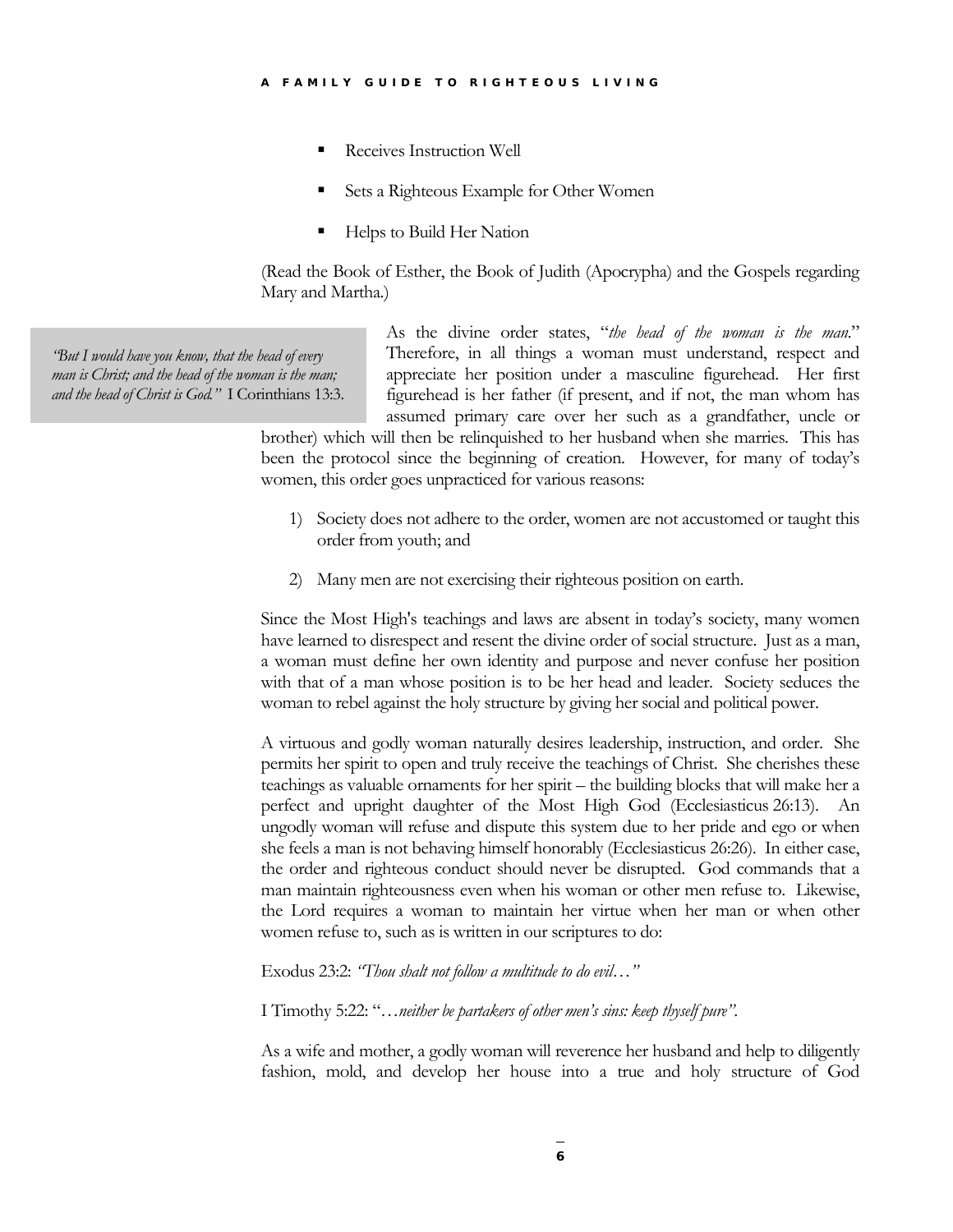## A FAMILY GUIDE TO RIGHTEOUS LIVING

(Ecclesiasticus 26:16). She acts wisely and honorably looking to the wellbeing, upkeep, and longevity of her family (Proverbs 31:10-31). She teaches and demonstrates to her children and nation the acts of humility, strength, and virtue. These righteous actions will cause her husband to build a spiritual trust and comfort in her decision making since she is utilizing the knowledge and wisdom she received from the Most High -- a valuable asset to her family (Ecclesiasticus 26:1-2; Proverbs 31:10-11)

A godly woman is neither petty nor a nuisance to her husband by burdening him with minor issues that she has allowed her mind to unnecessarily magnify. She keeps her emotions in check and remains subject to her husband's ordinances (Proverbs 25:28).

If all the dynamics of a holy marriage are not accepted nor understood, the relationship will be despised and viewed as a burden. At that point, the faith, obedience, and loyalty to God vanishes as is written in our scriptures, "*His commandments are not grievous…*" In other words, when one is disapproving of the laws of God, whatever it may be, they are then unbelievers in the walk of faith and are despisers of God.

A woman of God teaches her children the importance of the laws of God continuing the ancestry of righteousness. The demeanor of a woman of Israel is totally different from that of a woman of other nations. A woman of Israel demonstrates dignity and loyalty for our God and Nation. Many women of Israel have risked and even given their lives for the safety of their people. They are highly committed to their church and homes simultaneously understanding the importance of building a physical and spiritual body.

Israel's walk of faith is not easy and requires commitment, diligence and respect for the order we each must adhere to. It is this kind of faith that will ultimately give us all peace, glory, and success.

May the Lord be with you.

## <span id="page-10-0"></span>Family

*"But if any provide not for his own, and specially for those of his own house, he hath denied the faith, and is worse than an infidel."* I Timothy 5:8

amily is defined as: 1) members of one particular unit or species sharing the same culture, practices, and views; 2) individuals working together and sharing one common goal or interest; and 3) an "unbreakable" chain of concepts and ideas of one specific category. F

*"Behold, how good and how pleasant is it for brethren to dwell together in unity!"* Psalms 133:1.

The righteous structure of a family is essential for the successful preservation of our nation and ancestry. A family consists of two or more members that together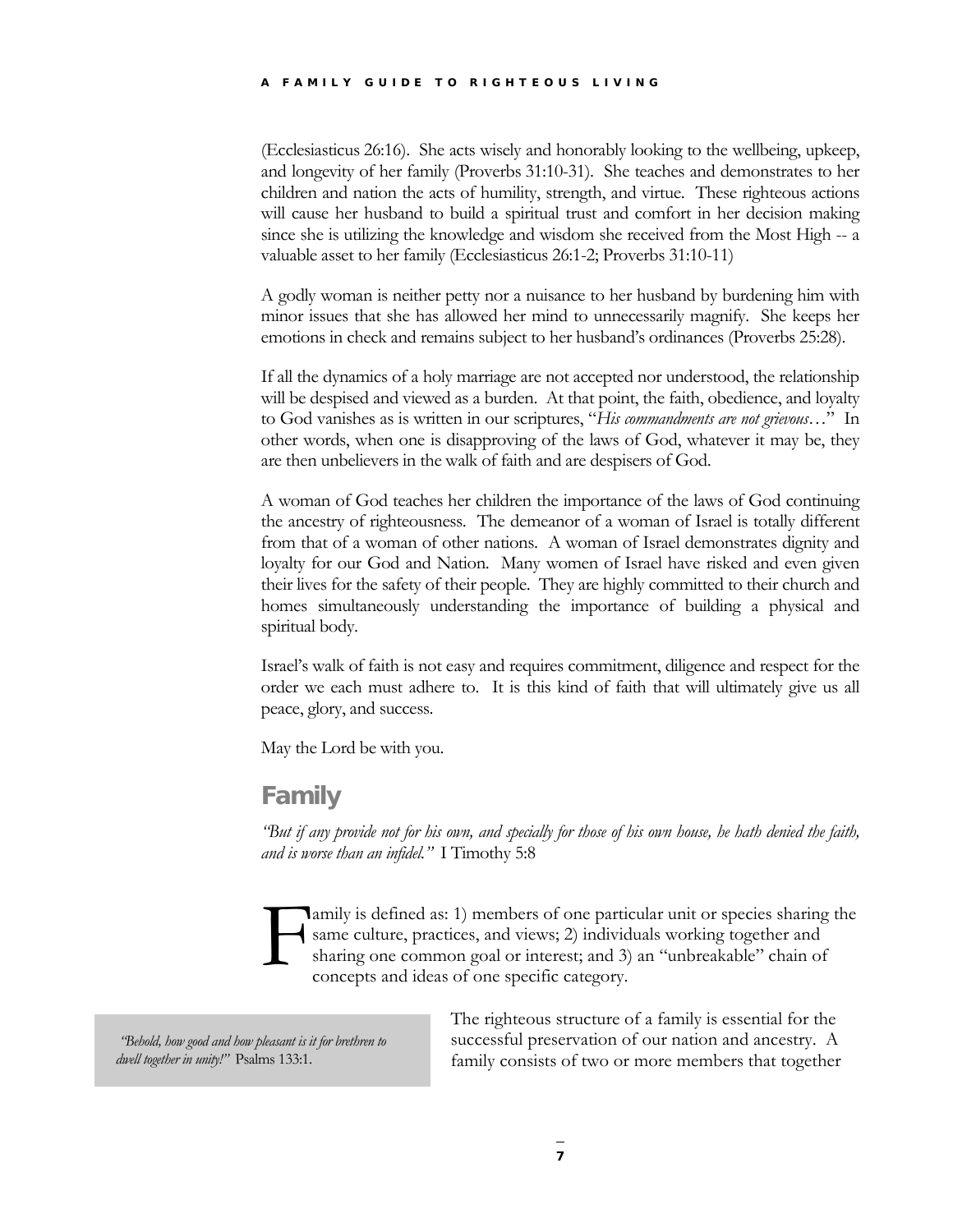## A FAMILY GUIDE TO RIGHTEOUS LIVING

must each perform their own God-given role in the building of a Nation and in the establishing of the holy ordinances. They serve as a living example to the unbeliever, demonstrating the good of God's holy commandments. The spiritual success of a family depends solely on the application of God's ordinances.

## Ecclesiasticus 27:3 *"Unless a man hold himself diligently in the fear of the Lord, his house shall soon be overthrown."*

The genetic or natural family is a body of individuals with the man (husband) being the head and leader, the woman (wife) who is his reflection and helpmate, his children which are the fruit of his loins, other relatives, servants or employees, if he has any, that aid in the development and upkeep of his realm. The family's works performed in unison achieves the desired goal of continuing the legacy of Israel and the knowledge of God from generation to generation. (See Psalms 78). In many instances, some of these members may not be physically present in the household, so the order will go chronologically as described in I Corinthians 11:3 omitting the absent member. There is also a *spiritual* family which is the holy essence of one's realm and the Church or congregation. These two families work and agree as one builds and maintains the physical regeneration of our people, and the other, the spiritual.

A true family must be tight knit and armed with order, unity, love, and communication among one another just as Christ has provided for Israel (I Corinthians 12:25). These attributes prohibit outside entities to come in and destroy the inner fiber of the family.

Whether moral, civil, or economical, a family must work together assisting one another through hardships as well as blessings. The members must support and defend one another never taking sides with the opposition (Proverbs 17:17). There should be no betrayal of family members for any reason neither should any negative thing be said of a fellow family member to an outsider unless it's for counseling purposes and that family member is present (Ecclesiasticus 19:8; 22:22). Many people casually speak evil of their husbands, wives, siblings, etc.…to vent and relieve frustrations not knowing that this is an unlawful act towards God and a powerful tool used by Satan to surmise destructive division in one's home (Proverbs 6:16-19). This must be heavily emphasized among children and siblings. They must understand and feel secure knowing the family is their only guaranteed form of sanctuary and support. It is vital that they learn from an early age how to refrain from ill speech and actions towards one another, even if in jest, and the practice of respect and courtesy. Ecclesiasticus 28:14-16: "*A backbiting tongue hath disquieted many, and driven them from nation to nation: strong cities hath it pulled down, and overthrown the houses of great men*." These "oh-so-harmless" comments chip away at the inner layer of the family's spiritual protection betraying that member's moral trust and loyalty.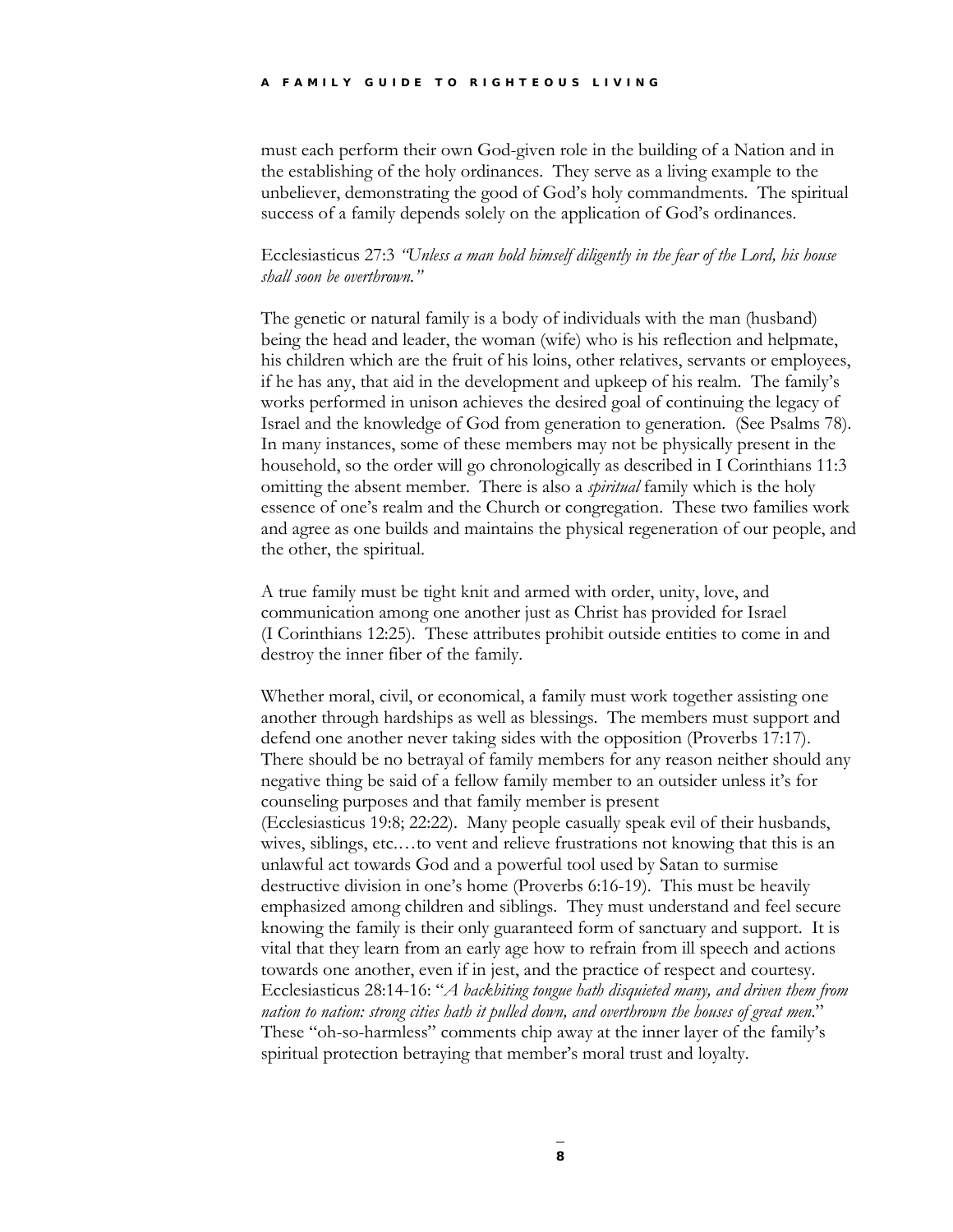Any domestic problem should be solved inside the house according to the divine order and with the word of God as the object of reason (Matthew 18:15-17). If these issues are too difficult and a RIGHTEOUS conclusion cannot be determined, consult righteous counsel to solve these matters. **DO NOT VENT TO OTHERS!!** This cannot be stressed enough. Not to mention that a man or woman of God does not "vent" their problems, they look to "solve" them. "Venting" is an exercising of one's pride by condemning another in order to establish their own view or opinion of the situation as right and not resolving matters according to the word of God. This act is also called murmuring. Why would one do such evil against his or her own flesh and blood? (I Corinthians 10:10)

Your family, just below the Most High, is your top priority. Camaraderie and fellowship in the house is just as important as in the Church. (Philippians 2:1-2) Take pride and honor in playing your part in fulfilling the ordinances of God. Support, uplift, admonish, and correct one another within order. As we have learned in history, many great men's families were ruined because they failed to apply the wisdom and instruction given by God (Ecclesiasticus 27:3). These lessons were written for our overall spiritual survival as the Most High desires to see his children succeed in obtaining the crown of righteousness and salvation.

Be certain to always keep the Most High in the midst of your family. Prayer is an essential form of communication between your family and God and the source to developing a spiritual closeness with the Creator. It also generates a positive energy in your realm.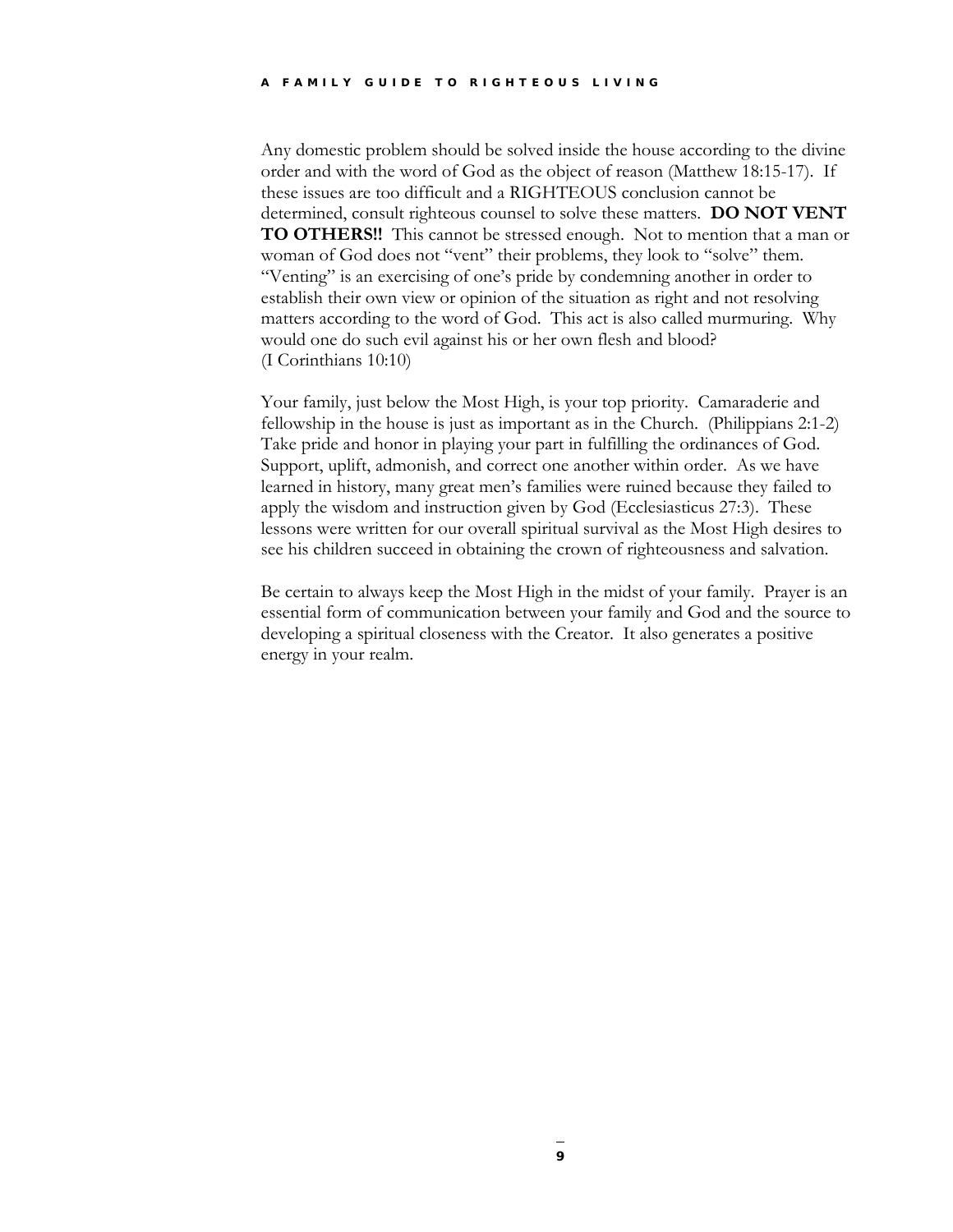# Teaching Your Family & Children Basics

*"And these words, which I command thee this day, shall be in thine heart: And thou shalt teach them diligently unto thy children, and shalt talk of them when thou sittest in thine house, and when thou walkest by the way, and when thou liest down, and when thou risest up. And thou shalt bind them for a sign upon thine hand, and they shall be as frontlets between thine eyes"* Deuteronomy 6:6-8*.*

he survival of our legacy depends on our teaching the children of Israel the fear of the Most High. Often repeat His laws, prayers, statutes, and stipulations to your children, that these things become second nature to them. Be careful and exact in teaching your children. Teach these truths without private interpretation and to all who are under your care, speaking of these things with due reverence and seriousness, for the benefit not only of your children, but for the benefit of all Israel. Take all occasions to discourse with your families and friends about our Heavenly Father, about His truths and laws, about all the things that belong to our peace. Frequently read the Word of God as our Father appointed His Words to be written in our hearts. Make it your intent to have the Word of God in your households as a familiar and daily conversation, that you may have it ready to use upon all occasions, to restrain you from all sin, and direct you in all your righteous duties. T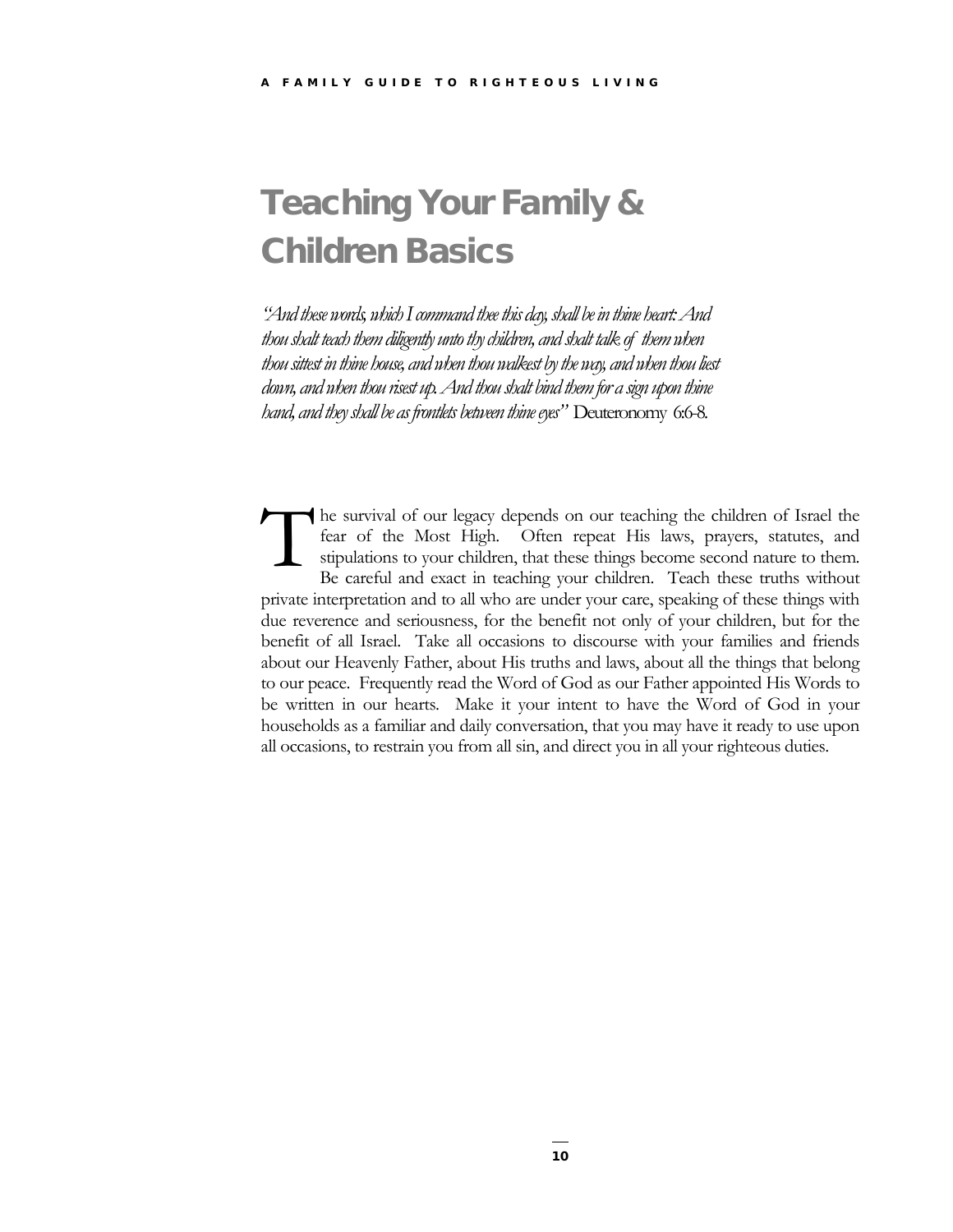## THE FOLLOWING ACTIVITIES ARE ONLY SUGGESTIONS TO HELP YOU ESTABLISH Y OUR OWN SPIRITUAL FOUNDATION OF LEARNING IN YOUR HOME.

## <span id="page-14-0"></span>Sabbath Prayers

Facing Jerusalem (if in the U.S., face east), say the following prayers: (1 Kings 8:35; Daniel 6:10)

## OPENING SABBATH PRAYER

#### (Recite in Hebrew or English)

**Barak ahtha Yahawah hahawaah nathan la nawa ha ahwar wa ha** Blessed are you Yahawah that and the gives to us the light and the Blessed are you Yahawah shabath ba shalam.

Sabbath in peace.

## READ PSALMS 121

#### HEAR ISRAEL PRAYER

Deuteronomy 6:4 (Sing this prayer)

## Shami Yasharahla Yahawah ahlahaya nawa Yahawah ahchaad.

Hear Israel, Yahawah is our God, Yahawah is one.

#### THE LORD'S PRAYER

Matthew 6:9

Ahba nawa shaba shamayam qadash hayah shamka Yahawah Our Father which art in heaven, holy be thy name. Malakwath ka thabaah ratazah ka hayah ishah ba ahrataza Thy kingdom come, your will be done in earth,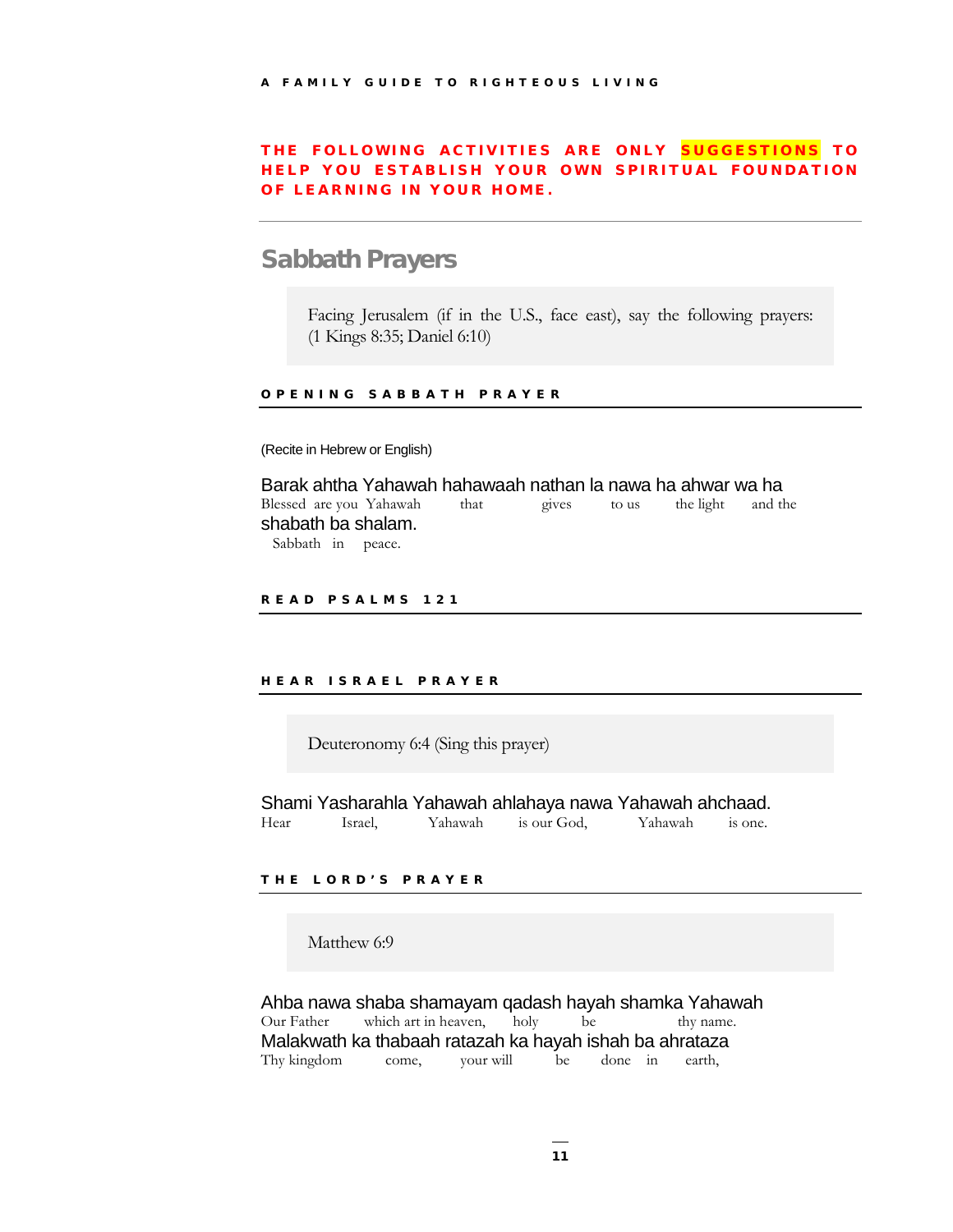kawa hayah ba shamayam nathan la nawa lachaam zah yawam wa salach as it is in heaven. Give us this day our daily bread. And forgive nawa chaawabwath nawa ka salach nawa chaawabwathya nawa wa us our debts, as we forgive our debtors. And laah thabayaah nawa ba nasayawan abal hawashi nawa mayan ri into temptation, kaya la ka ha malakwath wa ha ahla wa ha tha pahrath la iwalamyam. For thine is the kingdom, and the power, and the glory forever. Ahman. So be it.

## READ THE TEN COMMAND MENTS

Exodus Chapter 20

## BLESSING PRAYER

Yahawah ba ha sham Yahawashi shami la nawa itha shalach rabyam<br>Yahawah in the name of the Savior listen to us now send plenty of Yahawah in the name of the Savior listen to us now send plenty of

## ahhabyam rabyam barakyam rabyam shalamyam rabyam rapahyam rabyam bayan ahchadyam

 love, plenty of blessings, plenty of peace, plenty of healing/health, plenty of understanding unity/oneness

## rabyam rawchaayam maganyam rabyam shaqalyam rabyam rabyam chaakamahyam

plenty of spiritual protection, plenty of valuable things, plenty of wisdom

## rabyam kasapyam la ahchyam la ha bayath capharayam wa Yasharahla plenty of money, to brothers and sisters, to the house of books(schools), and Israel in

# ba ha sham Yahawashi thawadah. Ahman.<br>the Name of the Savior thank you, so be it.

the Name of

## Barak ahtha Yahawah hahawaah nathan la nawa ha thawarah.

Blessed are you Yahawah that gives us the law.

## Barak ahtha Yahwah hahawaah nathan la nawa ha ahwar la raah.

Blessed are you Yahawah that gives us the light to see.

## Barak ahtha Yahwah hahawaah nathan la nawa ha ahyal qaran la qaraah haim.

Blessed are you Yahawah that gives us the ram's horn to call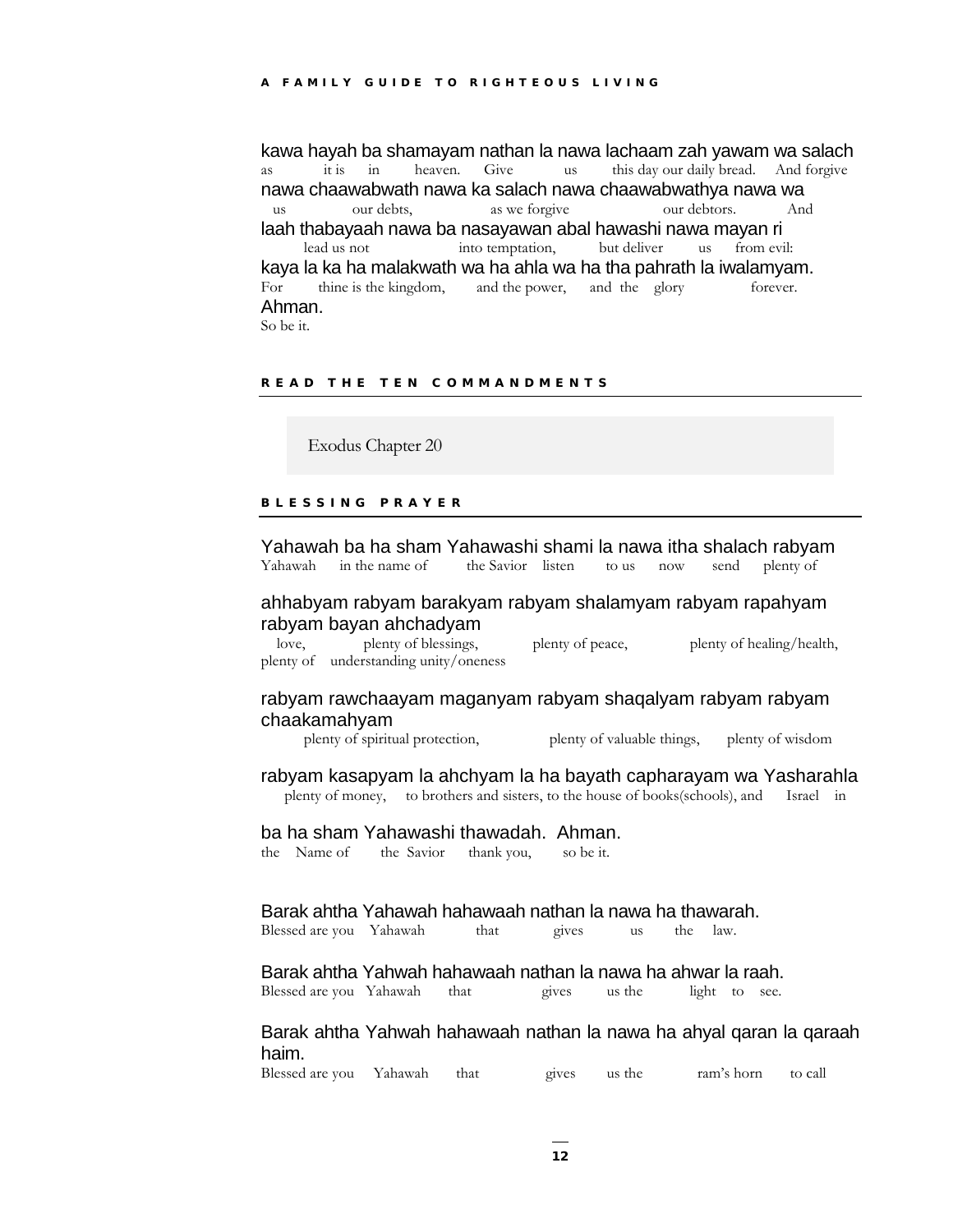people.

READ PSALMS 92

## <span id="page-16-0"></span>Must Know Basics

#### NAME OF THE MOST HIGH& CHRIST

Yahawah (YHWH) – Erternal Power; Name of the Most High Yahawashi – Deliverer or savior; Name of Jesus Christ

## FIRST FIVE BOOKS OF THE BIBLE (TORAH)

**Genesis Exodus Leviticus** Numbers **Deuteronomy** 

LAST BOOK OF THE BIBLE

**Revelation** 

THE FOUR GOSPELS

**Matthew Mark** Luke John

THE THREE PATRIARCHS

Abraham Isaac Jacob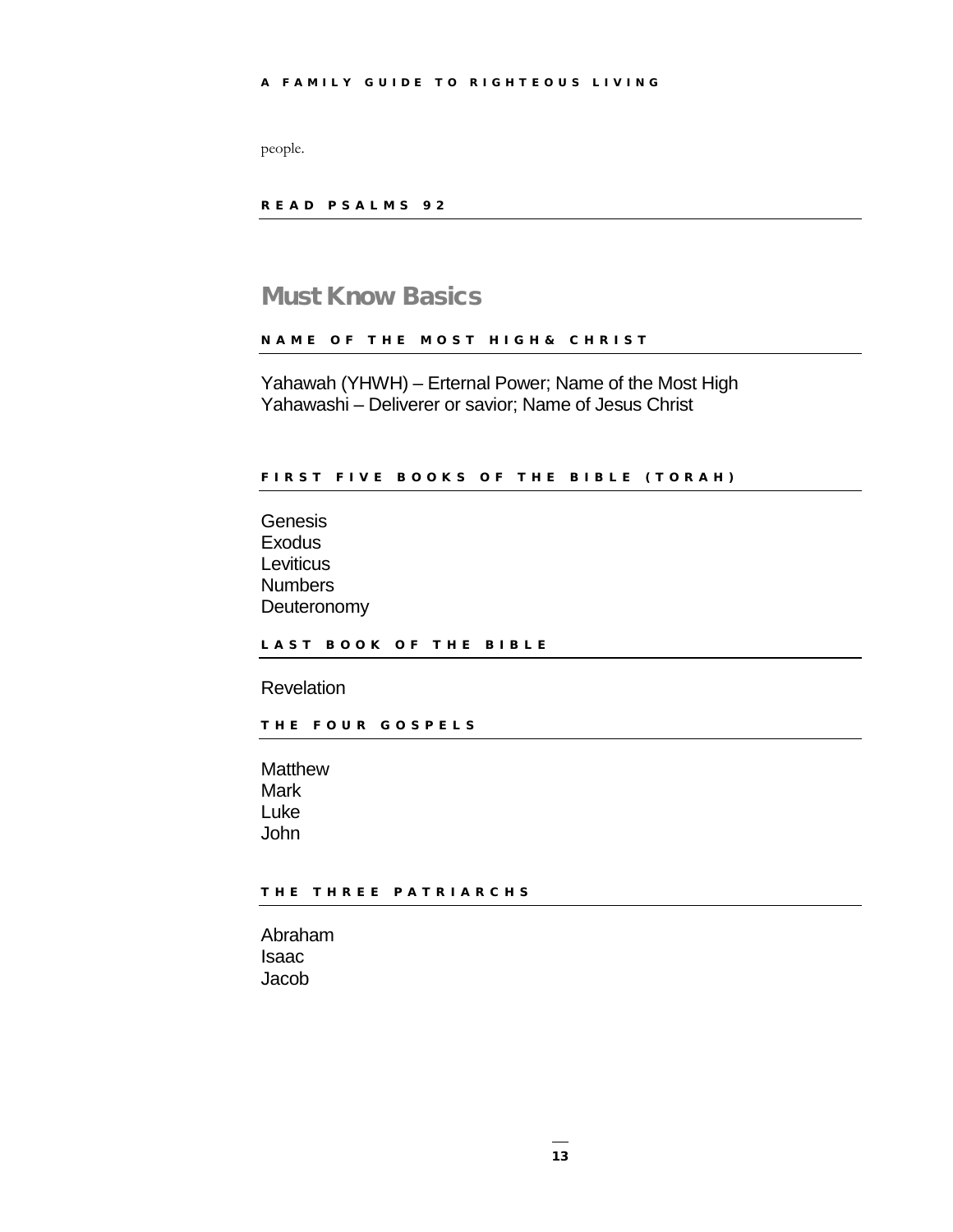## THE FIRST THREE KINGS

## Saul David Solomon

## ISRAEL'S FIRST CAPTIVITY

Egypt

## THE CAPITOL CITIES WHERE ISRAEL DWELLED

Jerusalem, Samaria, Judea

## JACOB'S CHILDREN (IN ORDER OF THEIR BIRTH)

| <b>NAME</b>     | <b>MEANING</b>             | <b>HEBREW NAME</b>    | <b>REFERENCE</b> | <b>MOTHER</b> |
|-----------------|----------------------------|-----------------------|------------------|---------------|
| Reuben          | See a Son                  | Raawban               | Genesis 29:32    | Leah          |
| <b>Simeon</b>   | <b>Affliction is Heard</b> | <b>Shamiwan</b>       | Genesis 29:33    | Leah          |
| Levi            | Joined to Me               | Lawya                 | Genesis 29:34    | Leah          |
| Judah           | Praised                    | Yahawadah             | Genesis 29:35    | Leah          |
| Dan             | Judgment                   | Dan                   | Genesis 30:6     | <b>Bilhah</b> |
| Naphtali        | Wrestling,<br>Struggle     | Napathalya            | Genesis 30:8     | <b>Bilhah</b> |
| Gad             | Troop                      | Gad                   | Genesis 30:11    | Zilpah        |
| Asher           | Happy                      | Ahshar                | Genesis 30:13    | Zilpah        |
| <b>Issachar</b> | Payment                    | Yasha shakar          | Genesis 30:18    | Leah          |
| <b>Zebulun</b>  | <b>To Dwell</b>            | Zabalawan             | Genesis 30:20    | Leah          |
| <b>Dinah</b>    | Judgment                   | Banyamyan             | Genesis 30:21    | Leah          |
| Joseph          | Let Him Add                | Yawasap               | Genesis 30:24    | Rachel        |
| <b>Benjamin</b> | Son of the Right           | Ahparayam             | Genesis 35:18    | Rachel        |
|                 |                            | <b>SONS OF JOSEPH</b> |                  |               |
| <b>Manasseh</b> | <b>Forget Toil</b>         | Manashah              | Genesis 41:51    | Asenath       |
| <b>Ephraim</b>  | Fruitful                   | Ahparayam             | Genesis 41:52    | Asenath       |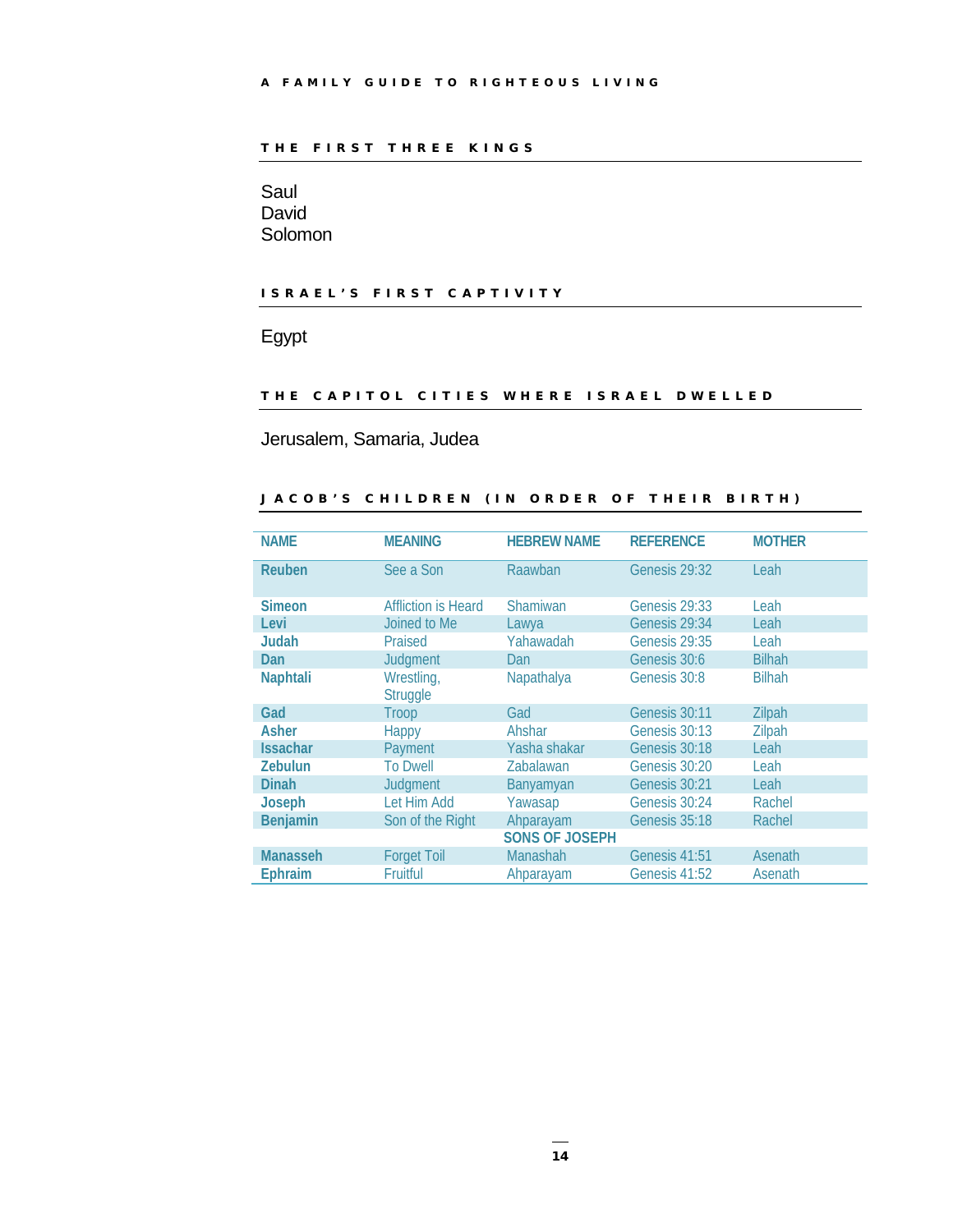## JACOB'S FOUR WIVES

Rachel (Rachel's handmaid was Bilhah) Leah (Leah's handmaid was Zilpah) Bilhah Zilpah

JACOB'S ONLY DAUGHTER

Dinah

## JACOB'S FAVORITE SON

Joseph

## JACOB'S BROTHER

Esau (is the so-called white race today)

## JACOB'S MOTHER AND FATHER

Isaac and Rebekah

## ISAAC'S MOTHER AND FATHER

Sarah and Abraham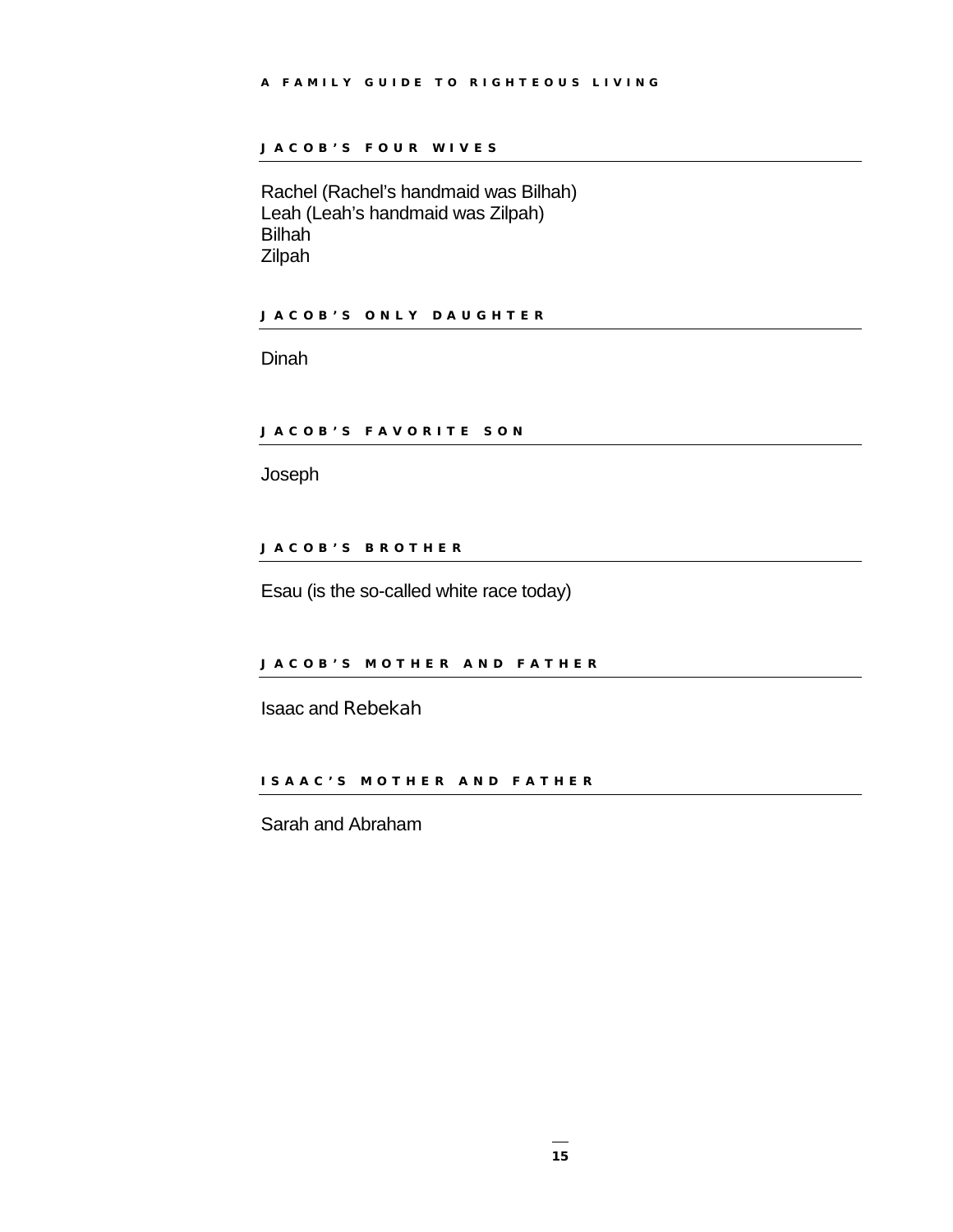| <b>Convocation</b>                                  | <b>Date</b>                                                                                                             | <b>Scriptural Reference</b>                          |
|-----------------------------------------------------|-------------------------------------------------------------------------------------------------------------------------|------------------------------------------------------|
| <b>7th Day Sabbath</b>                              | <b>Every week from Friday</b><br>sundown to Saturday<br>sundown                                                         | Genesis 2:3; Exodus 20:8-<br>11:<br>Leviticus 23:1-3 |
| <b>The New Moon</b>                                 | 1st day of the month; Begins<br>the new month; the moon is<br>dark.                                                     | Ecclesiasticus 43:6-8                                |
| <b>Passover/Feast of</b><br><b>Unleavened Bread</b> | 1st Month; 14th day of the<br>month, for 7 days; Spring<br>season                                                       | Exodus 12:1-51;<br>Leviticus 23: 4-8                 |
| <b>Memorial of Simon</b>                            | 2nd Month; 23rd day of the<br>month                                                                                     | I Maccabees Chapter 15                               |
| <b>Feast of First</b><br><b>Fruits/Pentecost</b>    | Count begins the weekly<br>Sabbath after the last day of<br>the feast of unleavened bread.<br>Count 7 weeks or 50 days. | <b>Leviticus 23:10-22</b>                            |
| <b>The Memorial of Blowing</b><br>of Trumpets       | 7th Month, 1st day of the<br>month                                                                                      | Leviticus 23:24-25                                   |
| <b>Day of Atonement</b>                             | 7th Month, 10th day of the<br>month                                                                                     | <b>Leviticus 23:27-32</b>                            |
| <b>Feast of Tabernacles</b>                         | 7th Month, 15th day of the<br>month for 8 days                                                                          | Leviticus 23:34-44                                   |
| <b>Feast of Dedication</b>                          | 9th Month, 25th day of the<br>month for 8 days                                                                          | I Maccabees 4:52-59                                  |
| <b>Destruction of Nicanor</b>                       | 12th Month, 13th day of the<br>month                                                                                    | I Maccabees 7:48-49                                  |
| <b>Purim</b>                                        | 12th Month, 14th and 15th<br>day of the month                                                                           | <b>Esther Chapter 9</b>                              |

## MOST HIGH'S HOLY CON VOCATIONS

## TEN COMMANDMENTS

- 1. Thou shalt have no other God's before me
- 2. Thou shalt make no graven images
- 3. Thou shalt not take the Lord's name in vain
- 4. Remember the Sabbath day, to keep it holy
- 5. Honor thy father and mother
- 6. Thou shalt not kill
- 7. Thou shalt not commit adultery
- 8. Thou shalt not steal
- 9. Thou shalt not bear false witness
- 10.Thou shalt not covet

Identify each of the Ten Commandments and discuss each commandment's meaning.